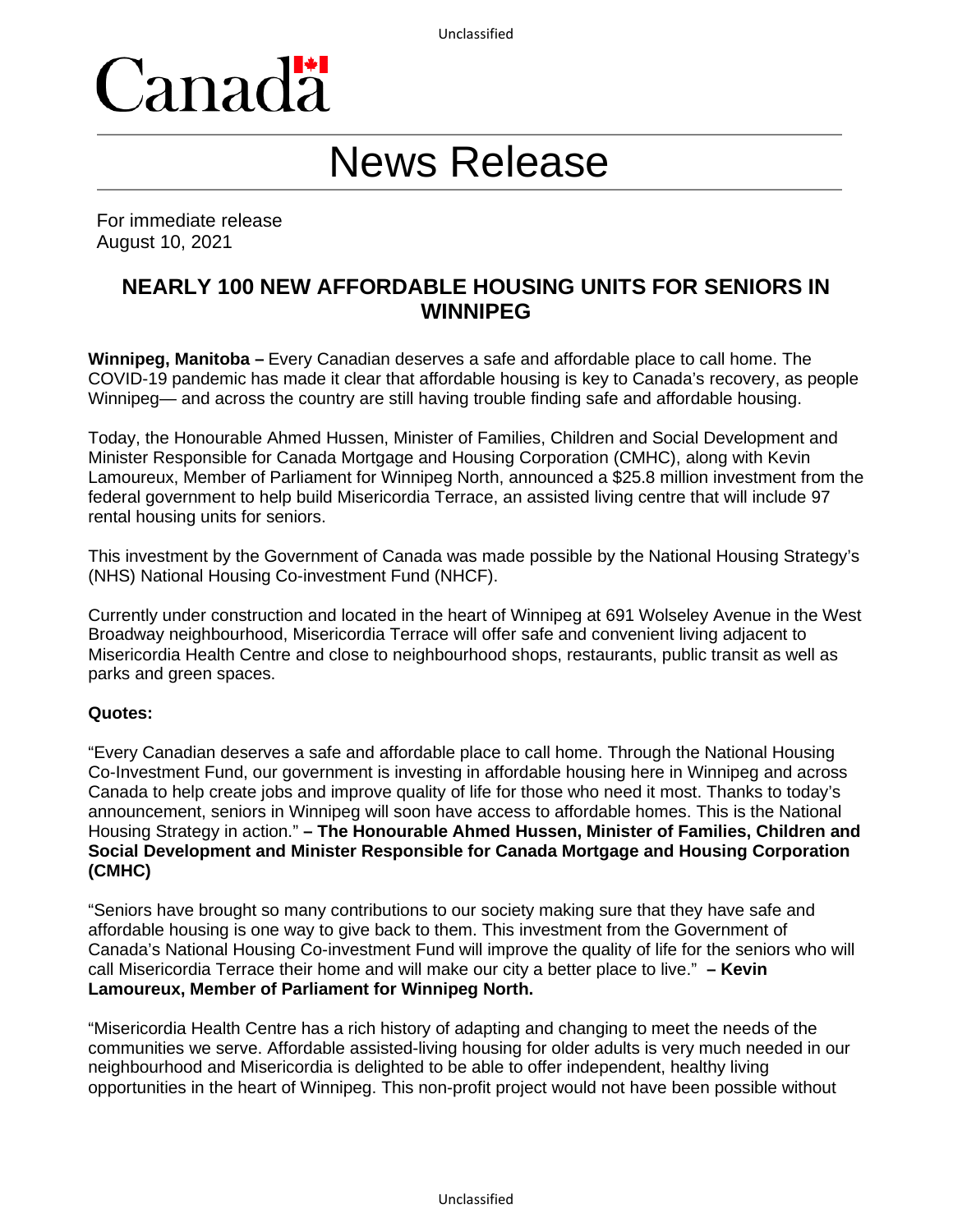the generous support of the Canada Mortgage and Housing Corporation, for which we are very grateful." **– Caroline DeKeyster, President and CEO, Misericordia Health Centre.**

### **Quick facts:**

- 30 of the 97 units will be leased at affordable rates established at 77.5% of the area's Median Market Rent and the project will be required to maintain affordable rents for the 30 units for at least 20 years.
- The building's common area will be barrier free and all units will be accessible.
- Misericordia Terrace is designed to achieve a minimum of 29% decrease in energy intensity and 30% decrease in greenhouse gas emissions relative to the requirements of the 2015 National Energy Code for Buildings or the 2015 National Building Code.
- With a budget of \$13.2 billion, the NHCF gives priority to projects that help people who need it most, including women and children fleeing family violence, seniors, Indigenous people, people with disabilities, those with mental health or addiction issues, veterans and young adults.
- Through the NHCF, the Government of Canada will work with partners to build up to 60,000 new affordable homes and repair up to 240,000 existing affordable and community homes.
- Under the NHCF, investments are also planned to create or repair at least 4,000 shelter spaces for victims of family violence, as well as create at least 7,000 new affordable housing units for seniors and 2,400 new affordable housing units for people with developmental disabilities.
- To help Canadians find affordable housing, Budget 2021 provides an additional \$2.5 billion over seven years in new funding and to reallocate \$1.3 billion in previously announced funding to speed up the construction, repair, and support over 35,000 additional housing units.
- In Budget 2021, \$750 million in existing funding under NHCF has been advanced to 2021-22 and 2022-23. This will accelerate the creation of 3,400 new units and the repair of 13,700 units. \$250 million in existing funding will also be allocated to support the construction, repair, and operating costs of an estimated 560 units of transitional housing and shelter spaces for women and children fleeing violence. This funding will help the Government address gender-based violence.
- Canada's National Housing Strategy (NHS) is a 10-year, **\$72+ billion** plan that will give more Canadians a place to call home.

#### **Related links:**

- As Canada's authority on housing, CMHC contributes to the stability of the housing market and financial system, provides support for Canadians in housing need, and offers unbiased housing research and advice to all levels of Canadian government, consumers and the housing industry. CMHC's aim is that by 2030, everyone in Canada has a home they can afford and that meets their needs. For more information, please visit **cmhc.ca** or follow us on **Twitter**, [Instagram,](https://www.instagram.com/cmhc_schl/) [YouTube,](https://www.youtube.com/user/CMHCca) [LinkedIn](https://www.linkedin.com/company/canada-mortgage-and-housing-corporation) and [Facebook.](https://www.facebook.com/schl.cmhc)
- To find out more about the National Housing Strategy, please visit [www.placetocallhome.ca.](http://www.placetocallhome.ca/)